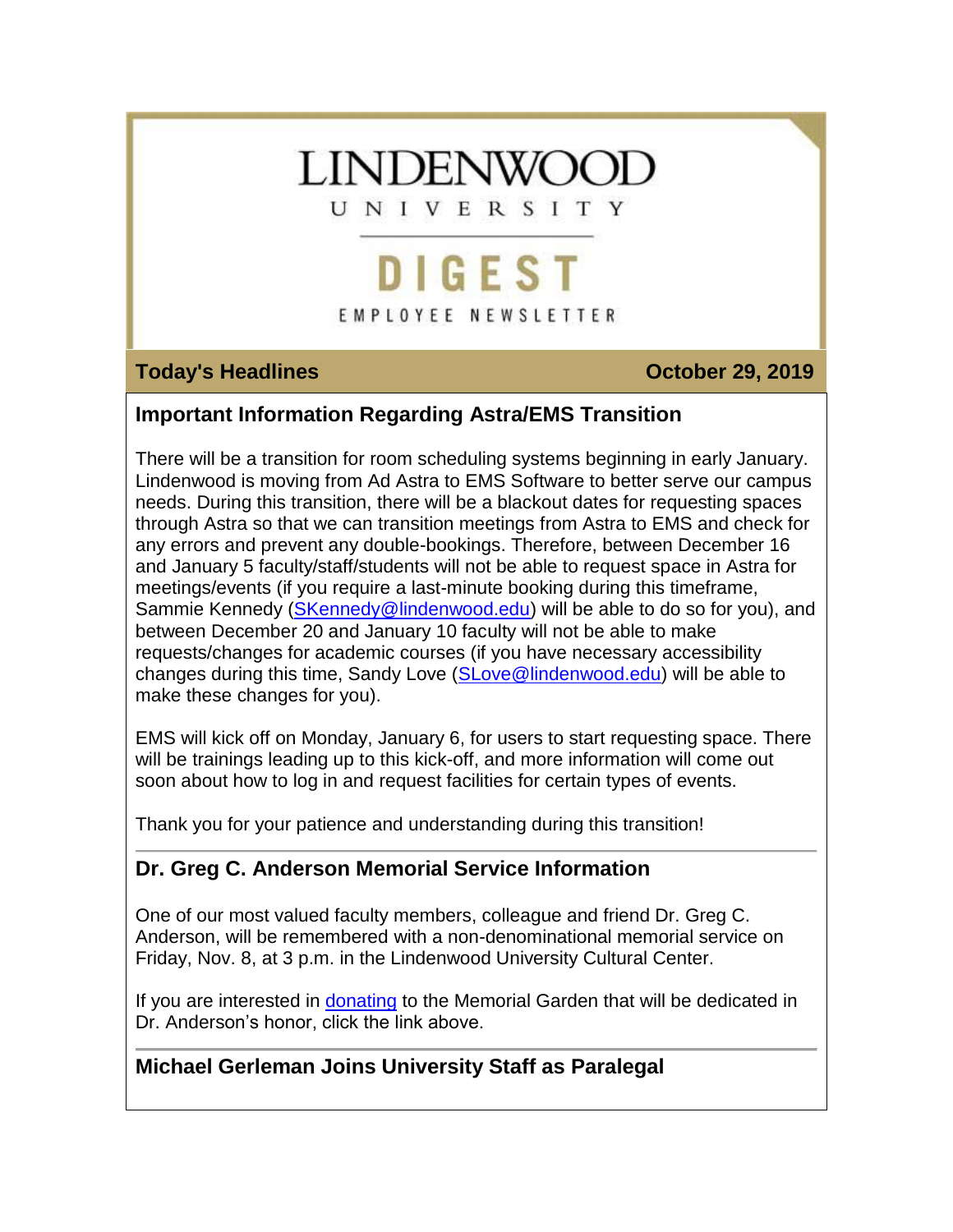

Please welcome paralegal Michael Gerleman to Lindenwood University. His office is located in the LARC, Room 209. In addition to paralegal duties, he will assist Kelly Moyich in the Title IX Office.

Gerleman has approximately 14 years of paralegal experience, most recently with the Bradley Law Firm. He will be working with Sarah Mullen and the team at Lewis Rice. Please forward any legal requests to him at [mgerleman@lindenwood.edu](mailto:mgerleman@lindenwood.edu) or (636) 255-2278.

**Faculty Publish E-Book**

Dr. Catherine Shoff and Dr. Amy Estlund, both assistant professors in public health, have published an e-textbook entitled *Foundations of Public Health*. The textbook incorporates engaging activities, knowledge checks, and poll questions. Shoff and Estlund published through Great River



Learning, and their textbook is now included in a nationwide catalog for adoption.

### **Interactive Health Demo Sessions**

Human Resources will host several additional demo sessions for those who are new, joined the plan mid-year, or who need a refresher on Interactive Health:

Tuesday, Oct. 29, 12-12:30 p.m., Learning Academy (LARC 09) Wednesday, Oct. 30, 11-11:30 a.m., Learning Academy (LARC 09) Thursday, Oct. 31, 2-2:30 p.m., Learning Academy (LARC 09)

### **Open Enrollment**

Open Enrollment meetings will be held in Dunseth Auditorium the following dates and times. Please plan on attending, as important information regarding the 2020 Interactive Health campaign year and enhancements to the medical plan will be presented.

Monday, Nov. 4, 9:00 a.m., Dunseth Auditorium (Harmon Hall) Tuesday, Nov. 5, 11:00 a.m., Dunseth Auditorium (Harmon Hall) Wednesday, Nov. 6, 9:00 a.m., Dunseth Auditorium (Harmon Hall) Monday, Nov. 11, 11:00 a.m., Dunseth Auditorium (Harmon Hall) Tuesday, Nov. 12, 9:00 a.m., Dunseth Auditorium (Harmon Hall)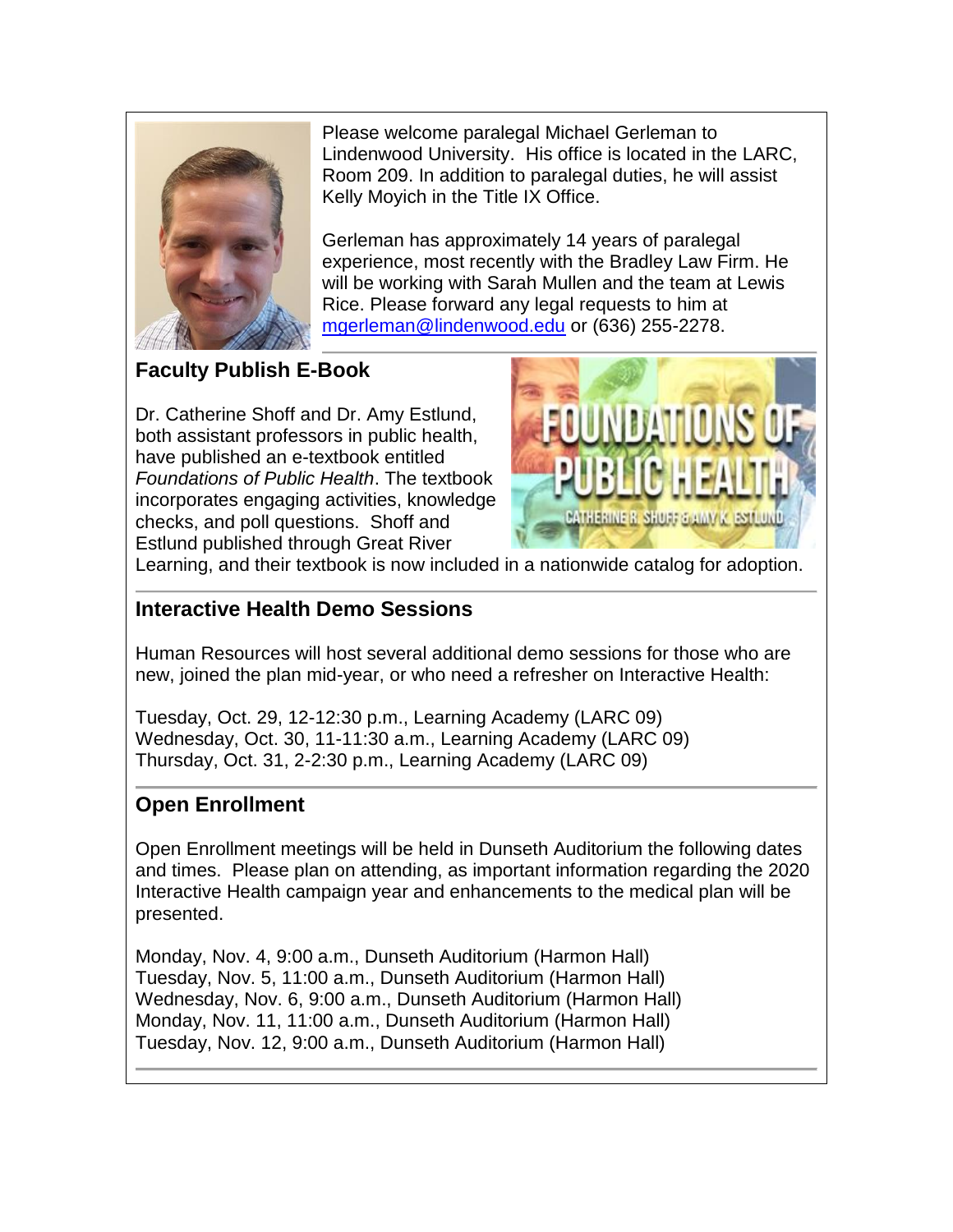### **Service Learning Workshops For Faculty**

Faculty interested in integrating service learning into their courses, may take advantage of two remaining workshops this semester.

### Finding Service Learning Partners

Monday, Nov. 11, 3 to 4 p.m.

Gain strategies on where to find the ideal partners for your service learning projects. Extend knowledge on how to devise an effective preparation timeline, partner outreach, devising roles and responsibilities, communicating expectations, documenting hours, and trouble-shooting potential risks and issues.

### Service Learning Assessment Practices

Monday, Nov. 18, 3 to 4:30 p.m.

Service learning works best when it complements and enhances your course objectives. So, how do you create an effective assessment process to produce evidence for your course and departmental needs? Gain insight on the effective use of rubrics, designing "best practice" assignments for students, creating partner evaluations, overall quantitative and qualitative measures, and ensuring and providing evidence toward meeting SLOs and ILOs.

To support planning and preparation, interested faculty/staff will need to [pre](https://hes32-ctp.trendmicro.com/wis/clicktime/v1/query?url=https%3a%2f%2fcustapp.marketvolt.com%2flink%2fKNgqkKzGcz%3fCM%3d1412671804%26X%3d70525052&umid=75fcd80e-f5c2-40ba-9501-ea3d2d9fb2df&auth=bc7ac43e330fa629f0cfb11786c85e83c10d06b8-c0c5380869d9ed645f49ada19aad6516d00c8898)[register](https://hes32-ctp.trendmicro.com/wis/clicktime/v1/query?url=https%3a%2f%2fcustapp.marketvolt.com%2flink%2fKNgqkKzGcz%3fCM%3d1412671804%26X%3d70525052&umid=75fcd80e-f5c2-40ba-9501-ea3d2d9fb2df&auth=bc7ac43e330fa629f0cfb11786c85e83c10d06b8-c0c5380869d9ed645f49ada19aad6516d00c8898) for workshops of interest. Please note that the times in the online registration site are expressed in "military time" and all trainings take place in LARC 0009.

### **Lindenwood Faculty/Staff Participate in Habitat for Humanity's Women's Build Day**



Fiftteen Lindenwood faculty and staff members participated in Habitat for Humanity's Women's Build Day on Oct. 26.

The team of colleagues independently raised over \$3,000 to participate, helping to create a home for a Wentzville Habitat family. The team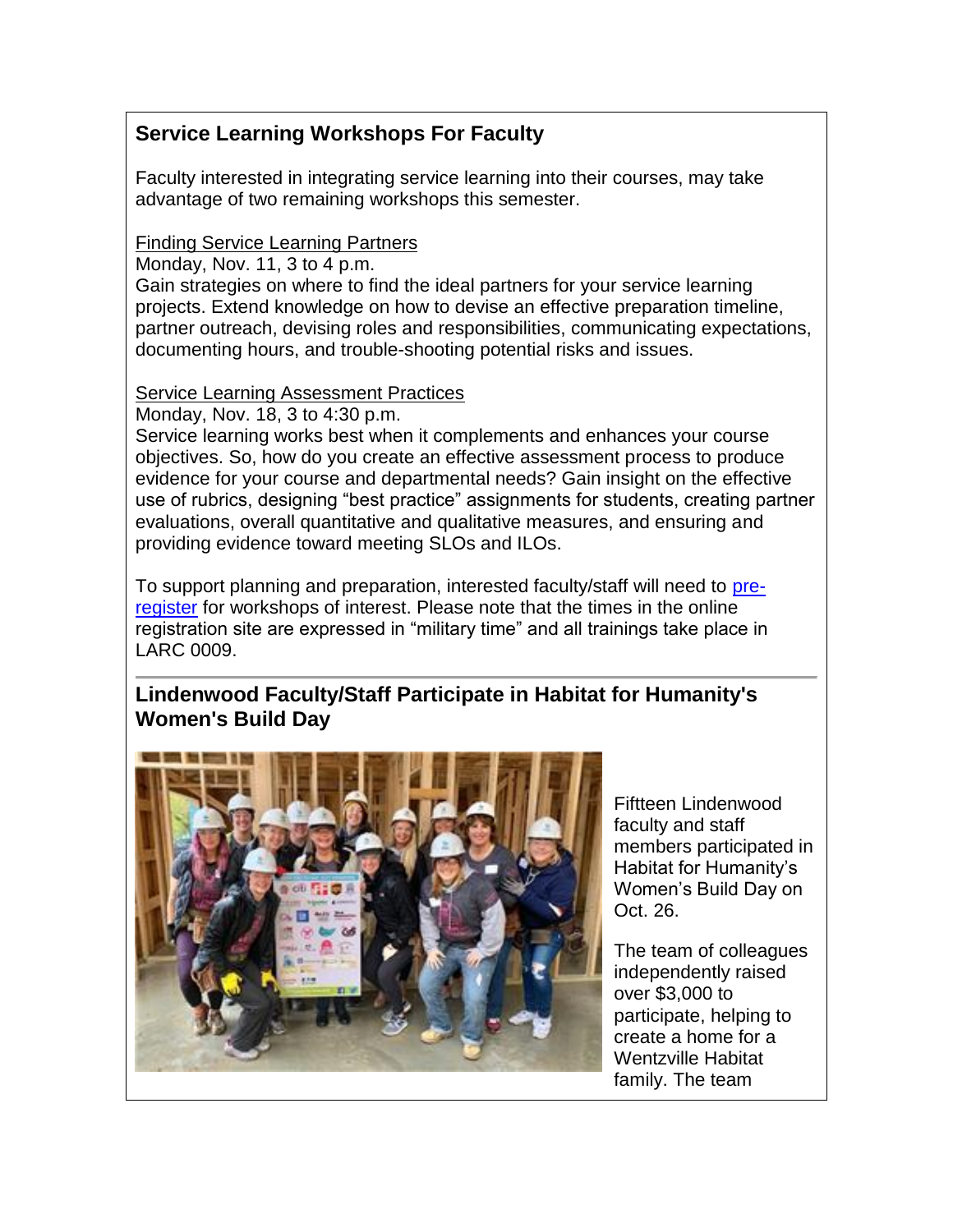consisted of Kara Schilli, Jenn Spellazza, Stephanie Afful, Colleen Biri, Billi Patzius, Becky Foushee, Cheyenne Koen, Marilyn Patterson, Katie Ratkowski, Emilie Johnson, Christie Rodgers, Heather Brown-Hudson, and Suzanne Stoelting and was led by Julie Turner. [Continue reading.](https://hes32-ctp.trendmicro.com/wis/clicktime/v1/query?url=https%3a%2f%2fcustapp.marketvolt.com%2flink%2fz1VeBFDoGm%3fCM%3d1412671804%26X%3d70525052&umid=75fcd80e-f5c2-40ba-9501-ea3d2d9fb2df&auth=bc7ac43e330fa629f0cfb11786c85e83c10d06b8-bf8c7ed3bac29198889e2e0bb55688b112bba930)

### **Scholle's Film,** *Through the Cracks***, to be Featured in St. Louis International Film Festival**

Congratulations to School of AMC professor Ben Scholle! Scholle's film, Through the Cracks, which will be screened at the St. Louis International Film Festival November 10 at 3:00 p.m. at Washington University's Brown Hall Auditorium.

The film, directed by Scholle, seeks to answer the question, "does the worst possible crime deserve the worst possible punishment?"



The screening is free and will feature a Q&A with Lindenwood University's Jeanie Thies and Scholle and former Missouri Department of Corrections DirectorGeorge Lombardi.

[Get more information](https://hes32-ctp.trendmicro.com/wis/clicktime/v1/query?url=https%3a%2f%2fcustapp.marketvolt.com%2flink%2f26VWeBnouf%3fCM%3d1412671804%26X%3d70525052&umid=75fcd80e-f5c2-40ba-9501-ea3d2d9fb2df&auth=bc7ac43e330fa629f0cfb11786c85e83c10d06b8-08e13a6b6910d4e8187fd1a427a1fffc12fe2bc3) about the screening.

## **New Policy Created for Employee Vehicle Rental**

Do you drive or rent a vehicle for university business? This announcement is for you!

Lindenwood has updated its vehicle policy to allow employees to record their driver's licenses and proof of insurance in Workday using the Change My Licenses task. Prior to vehicle assignment, an employee must have a copy of his or her valid driver's license and insurance card on file in Workday. It will only take you a few minutes to complete the task. Instructions can be found in Workday Useful Links, Finance and Operations tab, Videos and Guides section. Finance appreciate your attention to this matter.

### **Review of the Employee Guidebook in Workday**

Please log into your [Workday portal](https://hes32-ctp.trendmicro.com/wis/clicktime/v1/query?url=https%3a%2f%2fcustapp.marketvolt.com%2flink%2fRiAnhGM4Ui%3fCM%3d1412671804%26X%3d70525052&umid=75fcd80e-f5c2-40ba-9501-ea3d2d9fb2df&auth=bc7ac43e330fa629f0cfb11786c85e83c10d06b8-4a6ac4782c7c33835f7af64fc756f01d85271d6c) to review and acknowledge the Employee Guidebook no later than Dec. 1, 2019. The document contains important information that pertains to all Lindenwood employees. The "task" will be available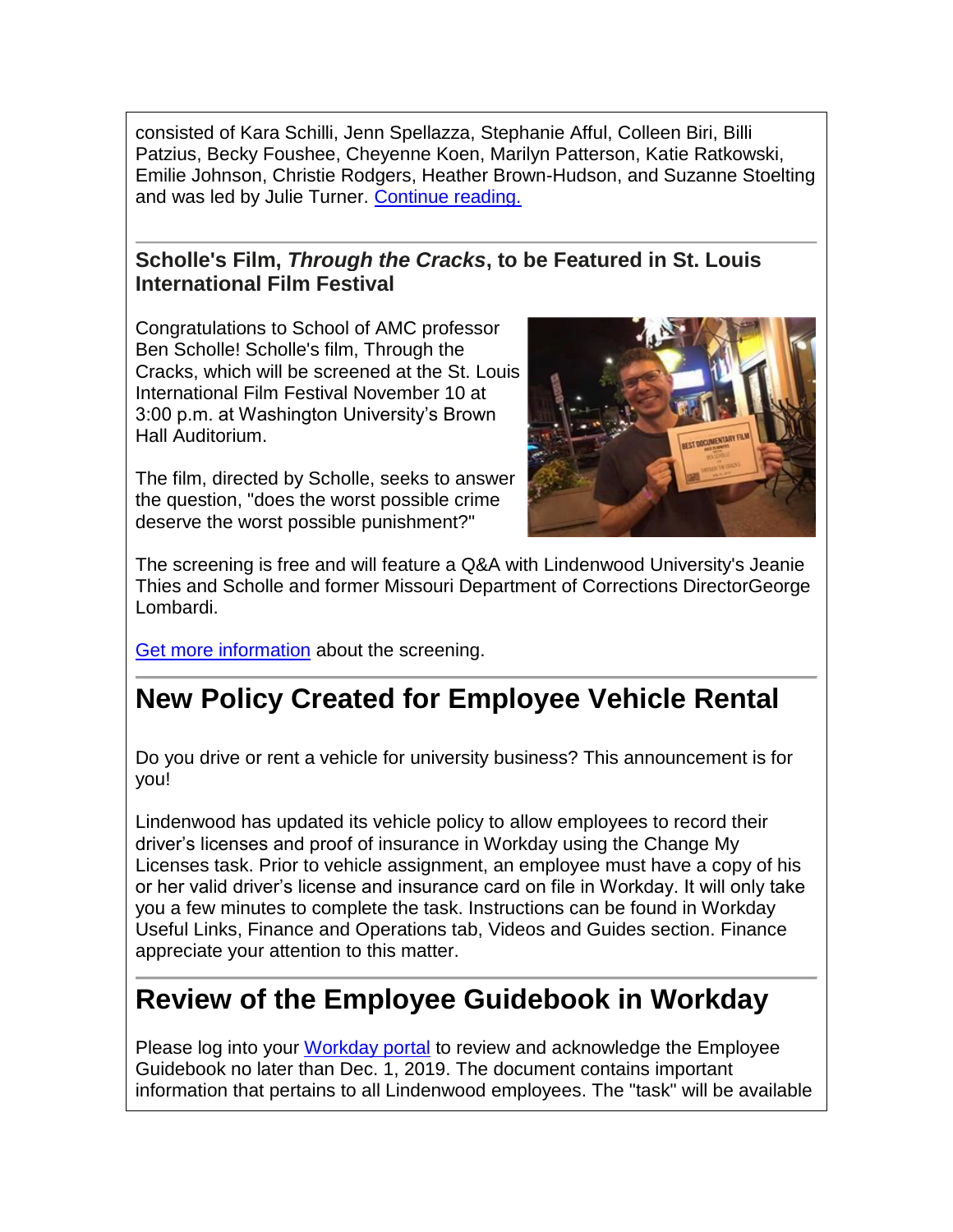in your Workday inbox for completion by the deadline.

1. After logging into Workday, go to your [Workday Inbox.](https://hes32-ctp.trendmicro.com/wis/clicktime/v1/query?url=https%3a%2f%2fcustapp.marketvolt.com%2flink%2fimZE5Ukuqy%3fCM%3d1412671804%26X%3d70525052&umid=75fcd80e-f5c2-40ba-9501-ea3d2d9fb2df&auth=bc7ac43e330fa629f0cfb11786c85e83c10d06b8-400f62d7e58391890b9cc6a78b433969e71428cf)

2. Go to the task labeled Lindenwood University Employee Guidebook. [View the](https://hes32-ctp.trendmicro.com/wis/clicktime/v1/query?url=https%3a%2f%2fcustapp.marketvolt.com%2flink%2fzgDllRD1oW%3fCM%3d1412671804%26X%3d70525052&umid=75fcd80e-f5c2-40ba-9501-ea3d2d9fb2df&auth=bc7ac43e330fa629f0cfb11786c85e83c10d06b8-d47a636df2219811ef4467284343030e1dd3e275)  [guidebook](https://hes32-ctp.trendmicro.com/wis/clicktime/v1/query?url=https%3a%2f%2fcustapp.marketvolt.com%2flink%2fzgDllRD1oW%3fCM%3d1412671804%26X%3d70525052&umid=75fcd80e-f5c2-40ba-9501-ea3d2d9fb2df&auth=bc7ac43e330fa629f0cfb11786c85e83c10d06b8-d47a636df2219811ef4467284343030e1dd3e275)

3. After reviewing the guidebook, [click the checkbox](https://hes32-ctp.trendmicro.com/wis/clicktime/v1/query?url=https%3a%2f%2fcustapp.marketvolt.com%2flink%2fzgDllRD1oW%3fCM%3d1412671804%26X%3d70525052&umid=75fcd80e-f5c2-40ba-9501-ea3d2d9fb2df&auth=bc7ac43e330fa629f0cfb11786c85e83c10d06b8-d47a636df2219811ef4467284343030e1dd3e275) to agree that you have read the guidebook

4. [Submit the task.](https://hes32-ctp.trendmicro.com/wis/clicktime/v1/query?url=https%3a%2f%2fcustapp.marketvolt.com%2flink%2fzgDllRD1oW%3fCM%3d1412671804%26X%3d70525052&umid=75fcd80e-f5c2-40ba-9501-ea3d2d9fb2df&auth=bc7ac43e330fa629f0cfb11786c85e83c10d06b8-d47a636df2219811ef4467284343030e1dd3e275)

Thank you for your immediate attention.



The Q2 Detective Force has opened another case. Brittany Weiss contacted the Q2 Team about an incident that occurred outside of the LARC on Thursday, Oct. 17, around 10 a.m. Weiss reported the following:

"My office in the LARC faces First Capitol right by the nursing home, which gave me prime viewing abilities to watch a Q2 moment unfold. There was an accident involving two vehicles right in that area. Two groundskeepers saw the accident, and as soon as it was safe, one of them ran over to the accident to see if everyone was okay, while the other called the police immediately. Both men were quick to react and make sure that everyone involved was okay, even though it wasn't their responsibility."

Your hep is needed in identifying these two mystery men. Please contact Brittany Brown or your Q2 champion with any leads.



And to the two gentlemen involved, thank you for the kindness you are spreading into the world. What you did is above and beyond your duties—we admire you.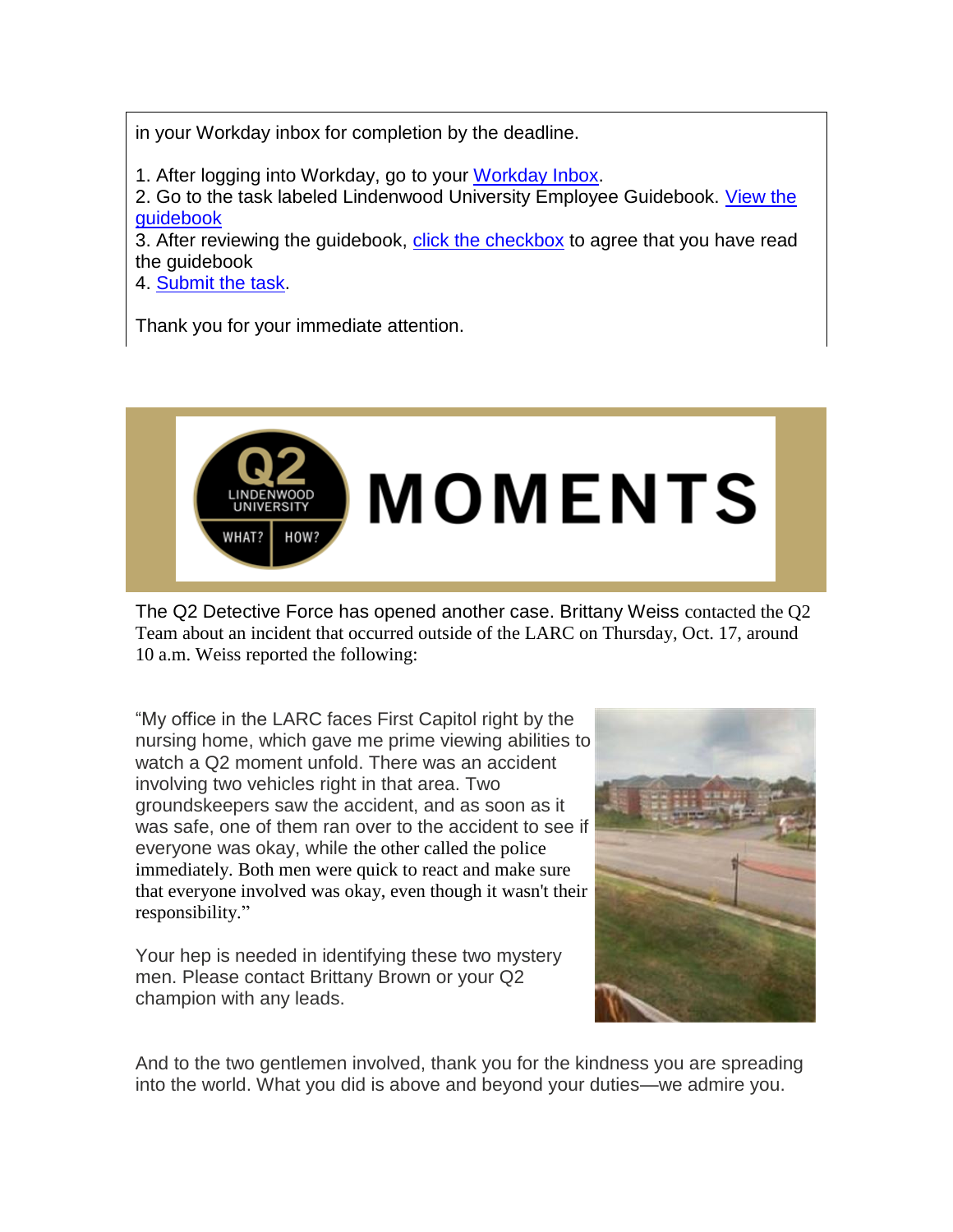-The Q2 Team

Submit your own Q2 Moment [here!](https://hes32-ctp.trendmicro.com/wis/clicktime/v1/query?url=https%3a%2f%2fcustapp.marketvolt.com%2flink%2fk4fw4QpbMd%3fCM%3d1412671804%26X%3d70525052&umid=75fcd80e-f5c2-40ba-9501-ea3d2d9fb2df&auth=bc7ac43e330fa629f0cfb11786c85e83c10d06b8-2e73046d9ffae4b46b8445161a7d8020fac48d5f)



### LEARNING ACADEMY

### **A Glimpse into the Future: Preparing for the Class of 2030**

A forum on the future of higher education, sponsored by the School of Education, Faculty Council, Lindenwood Learning Academy, and Office of the President, will be held Nov. 1, from 10 to 11:30 a.m., Lindenwood Theater, J. Scheidegger Center for the Arts.



Dr. William "Wil" Zemp, executive vice president and chief strategy and innovation officer at Southern New Hampshire University, presents a candid profile of the class of 2030 and explains how higher education should prepare to meet their needs.

At SNHU, Zemp leads initiatives to expand access to education by creating innovative pathways that meet the unique needs of students. In addition to management of the executive agenda and the Office of the President, his portfolio includes the directorates of Government Affairs, Global

Engagement, and Diversity & Inclusion. Zemp is also an adjunct professor in SNHU's organizational leadership program.

### **Staff and Academic Administrators:**

Are you interested in a dynamic, interactive team-building opportunity to help improve communication across your entire department?

Depending on your team needs, the workshops below could be a great fit for your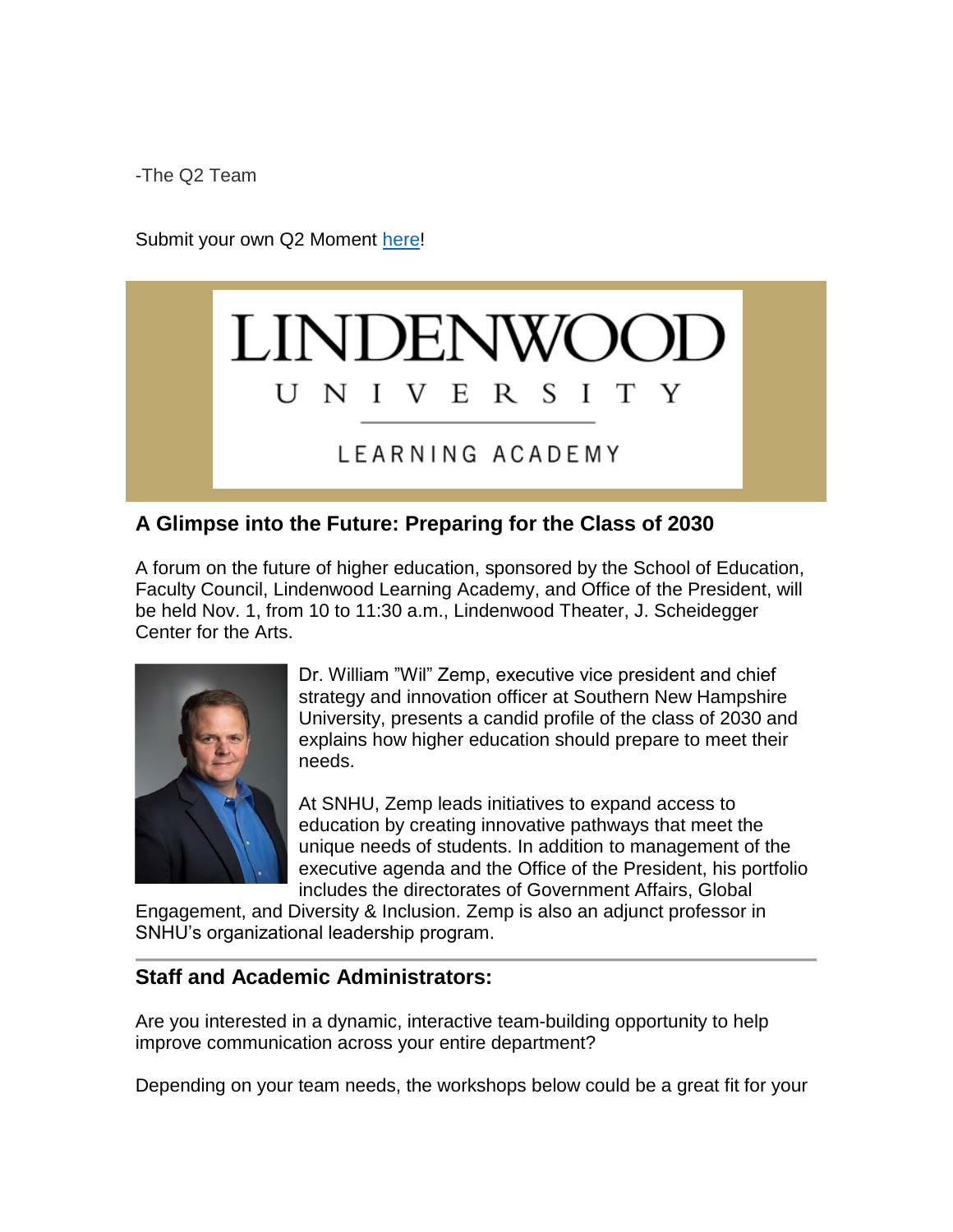department. Employee Fellow for Leadership and Supervision Casey Finnell would love to set up at least one workshop with your team this year! She has facilitated these workshops with groups as small as 6 and as large as 50.

Contact [Finnell](mailto:CFinnell@lindenwood.edu) for additional details today!

### **Are You Thinking about applying to be a Faculty Fellow, but need some help with ideas?**

Recently, the Learning Academy surveyed faculty about development needs. Faculty Fellows can help meet those needs! Topics faculty want to learn about this year include grant-writing, effective online teaching, scholarly research and publication, student research, assessment and program review, giving feedback, engaging students in the classroom, inquiry-based learning, advising, and time management

Fellow projects can take many forms. Some ideas for project deliverables include Observation/mentorship networks One-on-one consulting Blog/vlog/podcast **Webinars Workshops** Train-the-trainers model Online discussion community Conference or exhibition Design an app or some other kind of tool Interviews/profiles (internal and external figures) Game or competition On-demand resources (e.g., a step-by-step guide, individual exercises, etc.) Teaching modules Facilitated discussions Self-paced online course Communication campaign Experiential Learning (e.g., externship agreement, site visits, service learning) Immersive experiences (simulations, augmented or virtual reality) New process, model, or framework and resources to support people learning/implementing it Speaker series Research report and presentation(s) Proposal for innovation on campus **Website** Archive or database

If you would benefit from talking with someone about the program or your ideas, please contact [Erin Mann,](mailto:emann@lindenwood.edu) [Kristen Norwood,](mailto:knorwood@lindenwood.edu) or [Brittany Brown.](mailto:bbrown@lindenwood.edu) The Faculty Fellow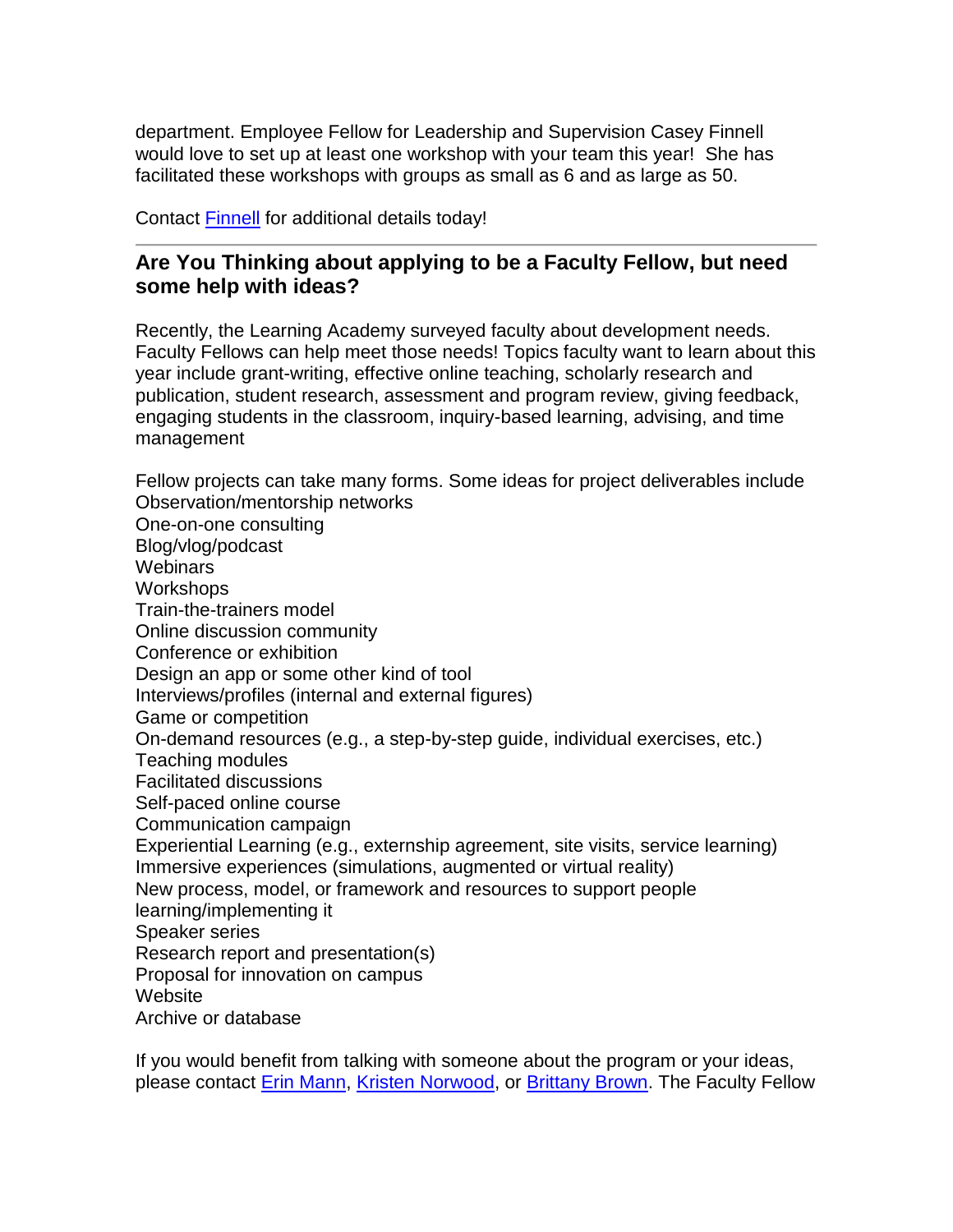application is available in [Workday.](https://hes32-ctp.trendmicro.com/wis/clicktime/v1/query?url=https%3a%2f%2fcustapp.marketvolt.com%2flink%2fLF9kYNTzif%3fCM%3d1412671804%26X%3d70525052&umid=75fcd80e-f5c2-40ba-9501-ea3d2d9fb2df&auth=bc7ac43e330fa629f0cfb11786c85e83c10d06b8-d30bdf62edd65f5dac006df4058dc69425aee3c7) From the home screen, follow this path: career (icon) > Actions > Find Jobs. You can scroll to find "Faculty Fellow" or search "fellow" in the box at the top of the screen. The deadline for applications will be Nov. 8.

### **Contribute to the Conversation! Call for Submissions on Course Syllabi**

[The Teaching Professor](https://hes32-ctp.trendmicro.com/wis/clicktime/v1/query?url=https%3a%2f%2fcustapp.marketvolt.com%2flink%2fAFNPu5a21M%3fCM%3d1412671804%26X%3d70525052&umid=75fcd80e-f5c2-40ba-9501-ea3d2d9fb2df&auth=bc7ac43e330fa629f0cfb11786c85e83c10d06b8-2a752bc946aeb839d2acb6aff3f99b260b23dce3) is looking for ideas, concerns, opinions, and even articles from faculty about the course syllabus. Read the call [here.](https://hes32-ctp.trendmicro.com/wis/clicktime/v1/query?url=https%3a%2f%2fcustapp.marketvolt.com%2flink%2fzz4NNlDscN%3fCM%3d1412671804%26X%3d70525052&umid=75fcd80e-f5c2-40ba-9501-ea3d2d9fb2df&auth=bc7ac43e330fa629f0cfb11786c85e83c10d06b8-54beddebd26459bbbb48c699e6957bb095b40623) Join the discussion to develop yourself and others! Submissions are due in early December.

### **Addressing Power and Privilege with Assessment of Student Learning**

A workshop on addressing power and privilege with assessment of student learning will be held Nov. 7 from 3:30 to 4:30 p.m. in Harmon Hall (Rm. 217) Dr. Kristen LaMantia, assistant professor and training clinic director at Southeast Missouri State University, will present "Addressing Power and Privilege with the Assessment of Student learning." The power differential between faculty and students is perhaps most evident when assessing student learning. By addressing power and privilege within the higher education classroom, educators can better understand the need for equitable and culturally relevant methods of assessment. Participants will learn how to recognize their own privilege and power, the myriad ways students' lived experiences impact their learning, and ways in which to address the power differential existent within assessments of student learning. [Click Here](https://hes32-ctp.trendmicro.com/wis/clicktime/v1/query?url=https%3a%2f%2fcustapp.marketvolt.com%2flink%2fz6Yfhgqx8q%3fCM%3d1412671804%26X%3d70525052&umid=75fcd80e-f5c2-40ba-9501-ea3d2d9fb2df&auth=bc7ac43e330fa629f0cfb11786c85e83c10d06b8-c5d555fc7e33c3f740480dfe886a123c2c456a7a) to register.

### **Upcoming Learning Academy Events**: [Click Here](https://hes32-ctp.trendmicro.com/wis/clicktime/v1/query?url=https%3a%2f%2fcustapp.marketvolt.com%2flink%2fv6GuGEucM2%3fCM%3d1412671804%26X%3d70525052&umid=75fcd80e-f5c2-40ba-9501-ea3d2d9fb2df&auth=bc7ac43e330fa629f0cfb11786c85e83c10d06b8-3f79302de4cd6bff311946b63d33868be65afedd) to Register

- **Finding Service Learning Partners:** Nov. 11 from 3 to 4:30 p.m., LARC (Rm. 09)
- **Improving an International Student's Experience Through Cultural Diversity:** Nov. 14 from 3:30 to 4:30 p.m., LARC Theatre

### **Excused Absences**

Please excuse the following students, who are attending Lifespan of a Fact Wednesday, Oct. 30, at the St. Louis Repertory Theatre from 8 a.m. to 1:30 p.m.

Dalton, Mekenzie **Duarte, Isley C.** Gansner, Jack L

Adame, Gloria Beattie, Rhianne Cochran, Austin James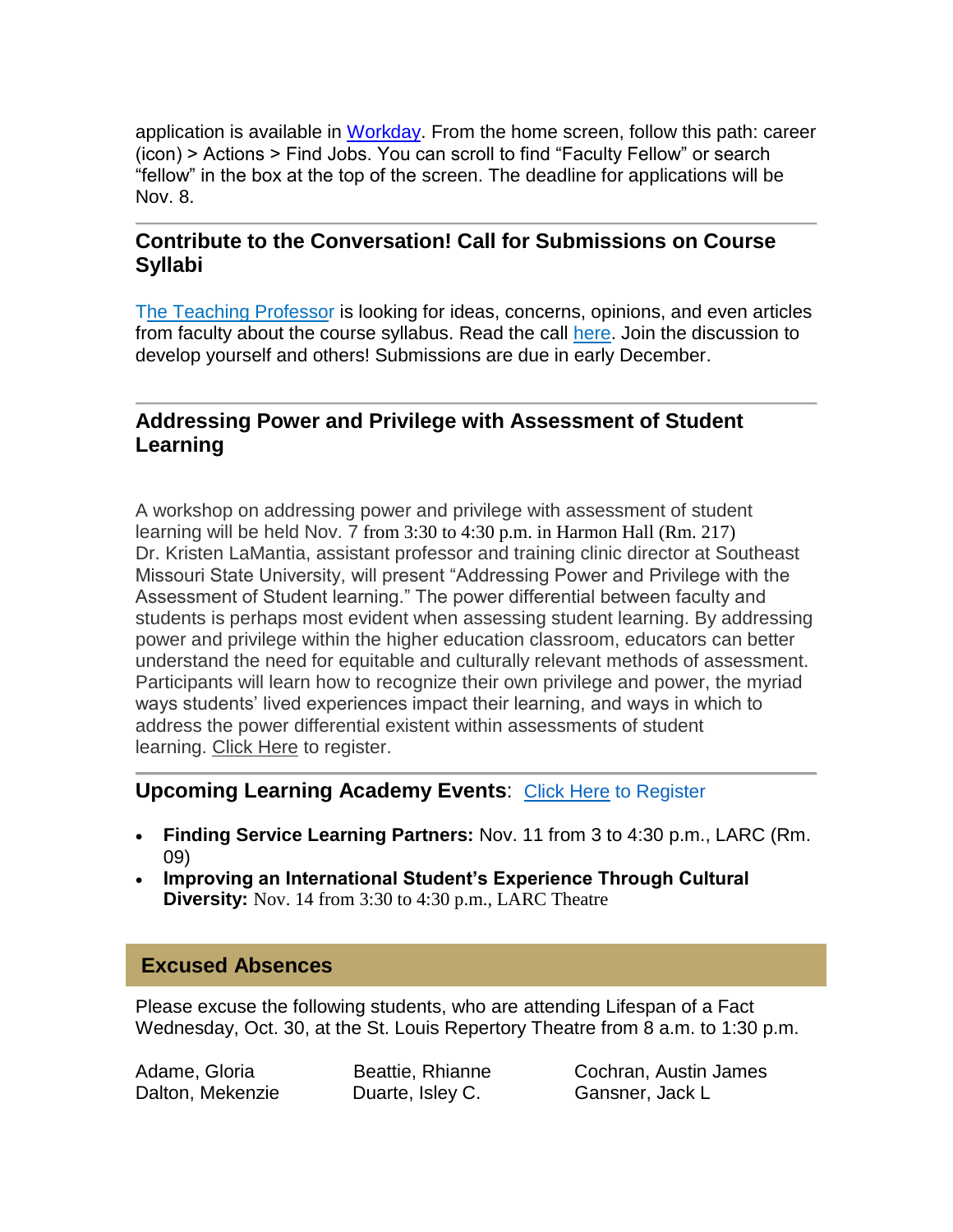Healy, Moira **Jackson, Isabella** Mahan, Elijah Wood, Justin

Mcdonald, Allison F. Meadows, Marissa Randolph, James X Susman, Amanda Watkins, Wyatt Wessel, Catherine Grace

### **Volunteer Opportunities and Sign-ups**

- Dec. 13 Commencement, 7 p.m. Earn a \$100 stipend and cheer on our graduates. RSVP to [CHannar@lindenwood.edu](mailto:CHannar@lindenwood.edu) by Nov 1.
- Dec. 14 Commencement, 10 a.m. Earn a \$100 stipend and cheer on our graduates. RSVP to [CHannar@lindenwood.edu](mailto:CHannar@lindenwood.edu) by Nov 1.

### **Upcoming Events and Deadlines**

• Nov. 1 - NaNoWriMO Kickoff, 10 a.m. - 2 p.m., LARC Atrium

Virtually using Discord App, 4-8 p.m.

- Nov. 5 [Discover Your Network,](https://hes32-ctp.trendmicro.com/wis/clicktime/v1/query?url=https%3a%2f%2fcustapp.marketvolt.com%2flink%2fksWTHAPzhx%3fCM%3d1412671804%26X%3d70525052&umid=75fcd80e-f5c2-40ba-9501-ea3d2d9fb2df&auth=bc7ac43e330fa629f0cfb11786c85e83c10d06b8-e6b59b34d82695d952bcca7f50b7730485300dc0) Anheuser-Busch Leadership Room at the Spellmann Center, 6-8 p.m., [RSVP](https://hes32-ctp.trendmicro.com/wis/clicktime/v1/query?url=https%3a%2f%2fcustapp.marketvolt.com%2flink%2fksWTHAPzhx%3fCM%3d1412671804%26X%3d70525052&umid=75fcd80e-f5c2-40ba-9501-ea3d2d9fb2df&auth=bc7ac43e330fa629f0cfb11786c85e83c10d06b8-e6b59b34d82695d952bcca7f50b7730485300dc0)
- Nov. 5 **Faculty Read Series**, 1 p.m., LARC Theater
- Nov. 7 [NaNoWriMo](https://hes32-ctp.trendmicro.com/wis/clicktime/v1/query?url=https%3a%2f%2fcustapp.marketvolt.com%2flink%2faEiWa5f3fC%3fCM%3d1412671804%26X%3d70525052&umid=75fcd80e-f5c2-40ba-9501-ea3d2d9fb2df&auth=bc7ac43e330fa629f0cfb11786c85e83c10d06b8-0e19ae36322dad765070db62017d68adcc326783) Writing Session, 4-8 p.m., #333 LARC Writing **Center**
- Nov 8 Lindenwood Learning Academy Faculty Fellowship applications are due. Applications may be found in Workday. Questions may be directed to [LearningAcademy@lindenwood.edu](mailto:LearningAcademy@lindenwood.edu) or [emann@lindenwood.edu](mailto:emann@lindenwood.edu)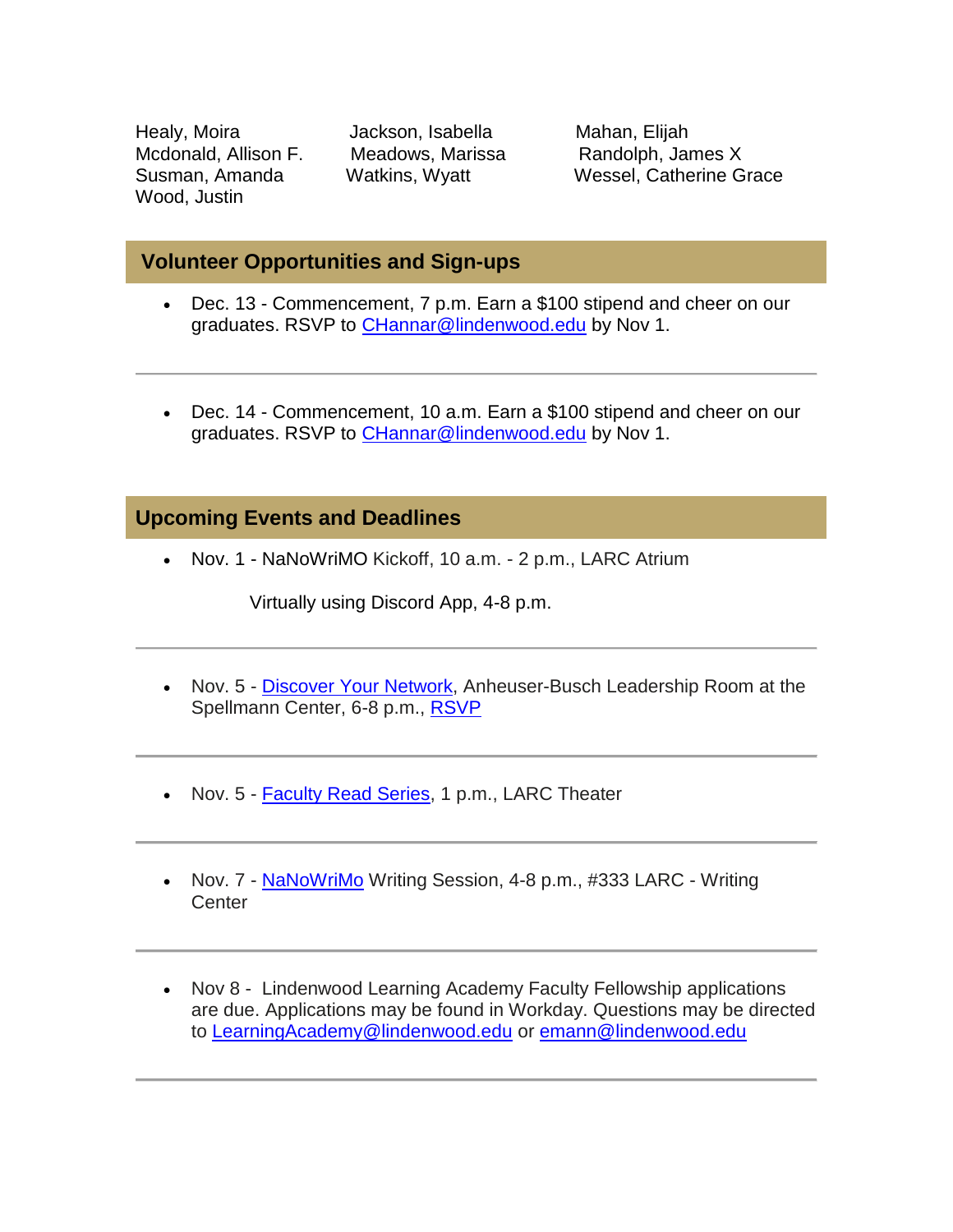- Nov. 8 [Memorial service for Dr. Greg Anderson,](https://hes32-ctp.trendmicro.com/wis/clicktime/v1/query?url=https%3a%2f%2fcustapp.marketvolt.com%2flink%2fne6fLTPBtT%3fCM%3d1412671804%26X%3d70525052&umid=75fcd80e-f5c2-40ba-9501-ea3d2d9fb2df&auth=bc7ac43e330fa629f0cfb11786c85e83c10d06b8-9f73c0d5c6c1434fffc20173a3ee3307431f3f19) 3 p.m., Lindenwood University Cultural Center
- Nov. 9 CAB's Second Annual Fall Festival, 1-4 p.m., Heritage Campus Pavillion, For more info, email [CabEventCoordinator1@lindenwood.edu](mailto:CabEventCoordinator1@lindenwood.edu)
- Nov. 11 Veterans Day Luncheon, 12-1 p.m., Hyland Arena VIP Room, to RSVP, email [agoellner@lindenwood.edu.](mailto:agoellner@lindenwood.edu)
- Nov. 13 Fall II 2019 **Faculty Colloquium Series**, LARC 343 (New Theatre)
- Nov. 19 [NaNoWriMo](https://hes32-ctp.trendmicro.com/wis/clicktime/v1/query?url=https%3a%2f%2fcustapp.marketvolt.com%2flink%2faEiWa5f3fC%3fCM%3d1412671804%26X%3d70525052&umid=75fcd80e-f5c2-40ba-9501-ea3d2d9fb2df&auth=bc7ac43e330fa629f0cfb11786c85e83c10d06b8-0e19ae36322dad765070db62017d68adcc326783) Writing Session, 4-8 p.m., #333 LARC- Writing Center
- Nov. 20 Second-Generation Holocaust Survivors, LARC Theatre, 4-5 p.m. Panel of three speakers will share their experiences growing up as children of Holocaust survivors.
- Nov. 26 [NaNoWriMo](https://hes32-ctp.trendmicro.com/wis/clicktime/v1/query?url=https%3a%2f%2fcustapp.marketvolt.com%2flink%2faEiWa5f3fC%3fCM%3d1412671804%26X%3d70525052&umid=75fcd80e-f5c2-40ba-9501-ea3d2d9fb2df&auth=bc7ac43e330fa629f0cfb11786c85e83c10d06b8-0e19ae36322dad765070db62017d68adcc326783) Writing Session, 4-8 p.m., #333 LARC- Writing **Center**

[See the full list of upcoming events](https://hes32-ctp.trendmicro.com/wis/clicktime/v1/query?url=https%3a%2f%2fcustapp.marketvolt.com%2flink%2fKaM3TynBDP%3fCM%3d1412671804%26X%3d70525052&umid=75fcd80e-f5c2-40ba-9501-ea3d2d9fb2df&auth=bc7ac43e330fa629f0cfb11786c85e83c10d06b8-71117b81f0aa7be5f82ba574a7745a5903492af9)

### **Submit Information to the Digest**

To have your listing appear in the Digest, please fill out the [Project Request](https://hes32-ctp.trendmicro.com/wis/clicktime/v1/query?url=https%3a%2f%2fcustapp.marketvolt.com%2flink%2fPLQbVAf8ys%3fCM%3d1412671804%26X%3d70525052&umid=75fcd80e-f5c2-40ba-9501-ea3d2d9fb2df&auth=bc7ac43e330fa629f0cfb11786c85e83c10d06b8-77789a294f80838dbfb93091c3e3073bbf0fa7d7)  [Form](https://hes32-ctp.trendmicro.com/wis/clicktime/v1/query?url=https%3a%2f%2fcustapp.marketvolt.com%2flink%2fPLQbVAf8ys%3fCM%3d1412671804%26X%3d70525052&umid=75fcd80e-f5c2-40ba-9501-ea3d2d9fb2df&auth=bc7ac43e330fa629f0cfb11786c85e83c10d06b8-77789a294f80838dbfb93091c3e3073bbf0fa7d7) (be sure to choose "Communications and Public Relations" for type of request) by noon on the day prior to send-out. The Digest is sent every Tuesday and Friday morning during the term and on Fridays during break. Information